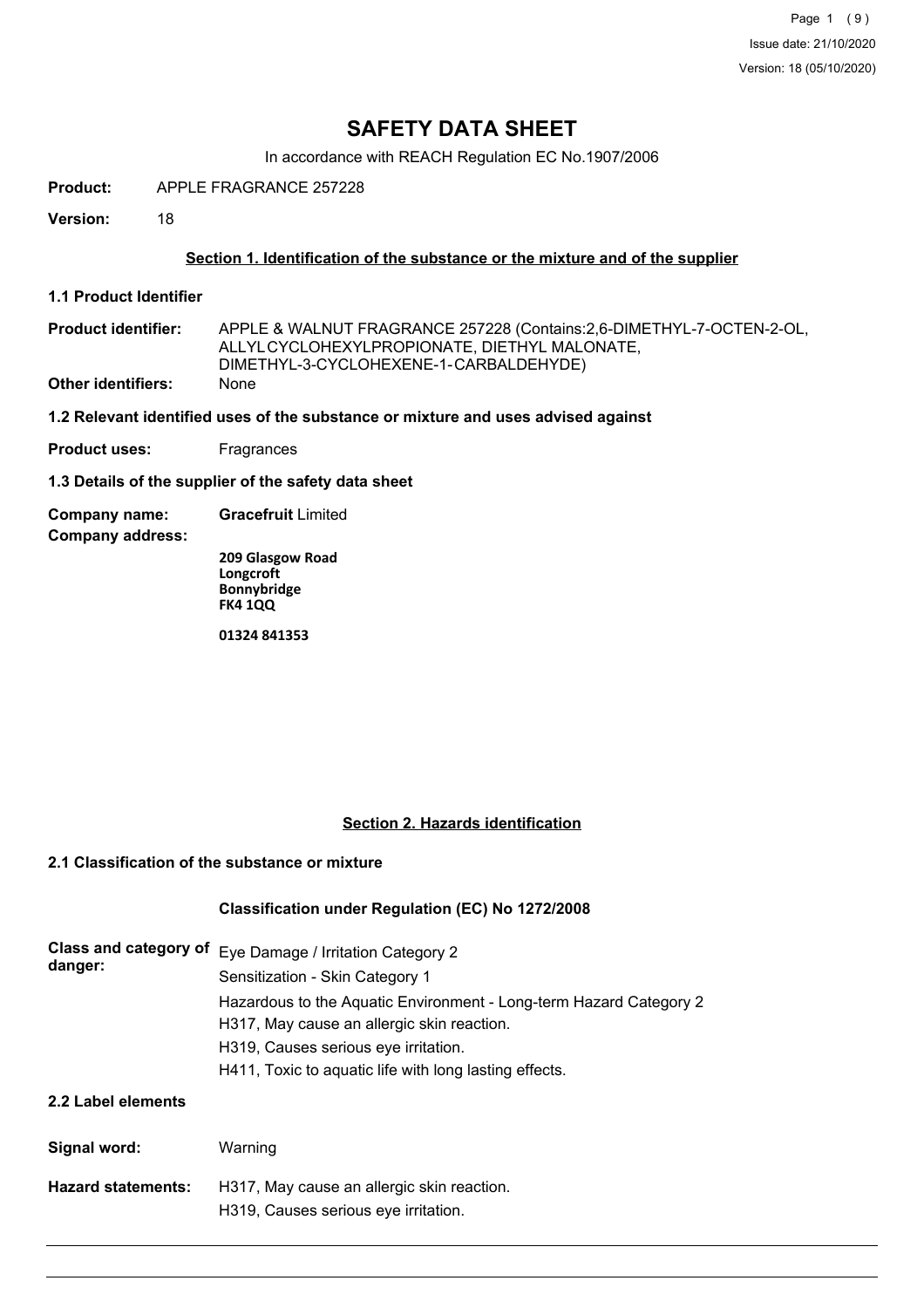# **SAFETY DATA SHEET**

In accordance with REACH Regulation EC No.1907/2006

| <b>Product:</b>              | APPLE FRAGRANCE 257228 |                                                                                                                                                                                                                                                                                                                                                                                                                                                                                                                                                                                                                                                                                                                                                                                                                                                                         |
|------------------------------|------------------------|-------------------------------------------------------------------------------------------------------------------------------------------------------------------------------------------------------------------------------------------------------------------------------------------------------------------------------------------------------------------------------------------------------------------------------------------------------------------------------------------------------------------------------------------------------------------------------------------------------------------------------------------------------------------------------------------------------------------------------------------------------------------------------------------------------------------------------------------------------------------------|
| Version:                     | 18                     |                                                                                                                                                                                                                                                                                                                                                                                                                                                                                                                                                                                                                                                                                                                                                                                                                                                                         |
|                              |                        | H411, Toxic to aquatic life with long lasting effects.                                                                                                                                                                                                                                                                                                                                                                                                                                                                                                                                                                                                                                                                                                                                                                                                                  |
| Supplemental<br>Information: |                        | EUH208, Contains (E)-1-(2,6,6-TRIMETHYL-1,3-CYCLOHEXADIEN-1-YL)-2-BUTEN-1-ONE,<br>TRANS-2-HEXENAL. May produce an allergic reaction.                                                                                                                                                                                                                                                                                                                                                                                                                                                                                                                                                                                                                                                                                                                                    |
| Precautionary<br>statements: |                        | P261, Avoid breathing vapour or dust.<br>P264, Wash hands and other contacted skin thoroughly after handling.<br>P272, Contaminated work clothing should not be allowed out of the workplace.<br>P273, Avoid release to the environment.<br>P280, Wear protective gloves/eye protection/face protection.<br>P302/352, IF ON SKIN: Wash with plenty of soap and water.<br>P305/351/338, IF IN EYES: Rinse cautiously with water for several minutes. Remove contact<br>lenses, if present and easy to do. Continue rinsing.<br>P333/313, If skin irritation or rash occurs: Get medical advice/attention.<br>P337/313, If eye irritation persists: Get medical advice/attention.<br>P363, Wash contaminated clothing before reuse.<br>P391, Collect spillage.<br>P501, Dispose of contents/container to approved disposal site, in accordance with local<br>regulations. |



## **Section 3. Composition / information on ingredients**

### **3.2 Mixtures**

### **Contains:**

| <b>Name</b>                                                               | <b>CAS</b> | <b>EC</b> | <b>REACH Registration</b><br>No. | $\%$       | <b>Classification for</b><br>(CLP) 1272/2008 |
|---------------------------------------------------------------------------|------------|-----------|----------------------------------|------------|----------------------------------------------|
| CIS-2-TERT-<br><b>IBUTYLCYCLOHEXYL</b><br><b>IACETATE</b>                 | 20298-69-5 | 243-718-1 | 01-2119970713-33-xxxx            | $20 - 50%$ | IEH C2:H411 -                                |
| <b>IDIETHYL MALONATE</b>                                                  | 105-53-3   | 203-305-9 |                                  | $20 - 50%$ | IEDI 2:H319.-                                |
| <b>IGAMMA</b><br><b>IUNDECALACTONE</b>                                    | 104-67-6   | 203-225-4 |                                  | $10 - 20%$ | EH C3:H412.-                                 |
| IALPHA.3.3-<br><b>ITRIMETHYLCYCLOHE</b><br>IXYI MFTHYI<br><b>IFORMATE</b> | 25225-08-5 | 246-735-2 |                                  | 10-<20%    | IEH C2:H411.-                                |
| 2.6-DIMETHYL-7-<br><b>IOCTEN-2-OL</b>                                     | 18479-58-8 | 242-362-4 |                                  | $15 - 10%$ | ISCI 2-EDI 2:H315-<br>IH319.-                |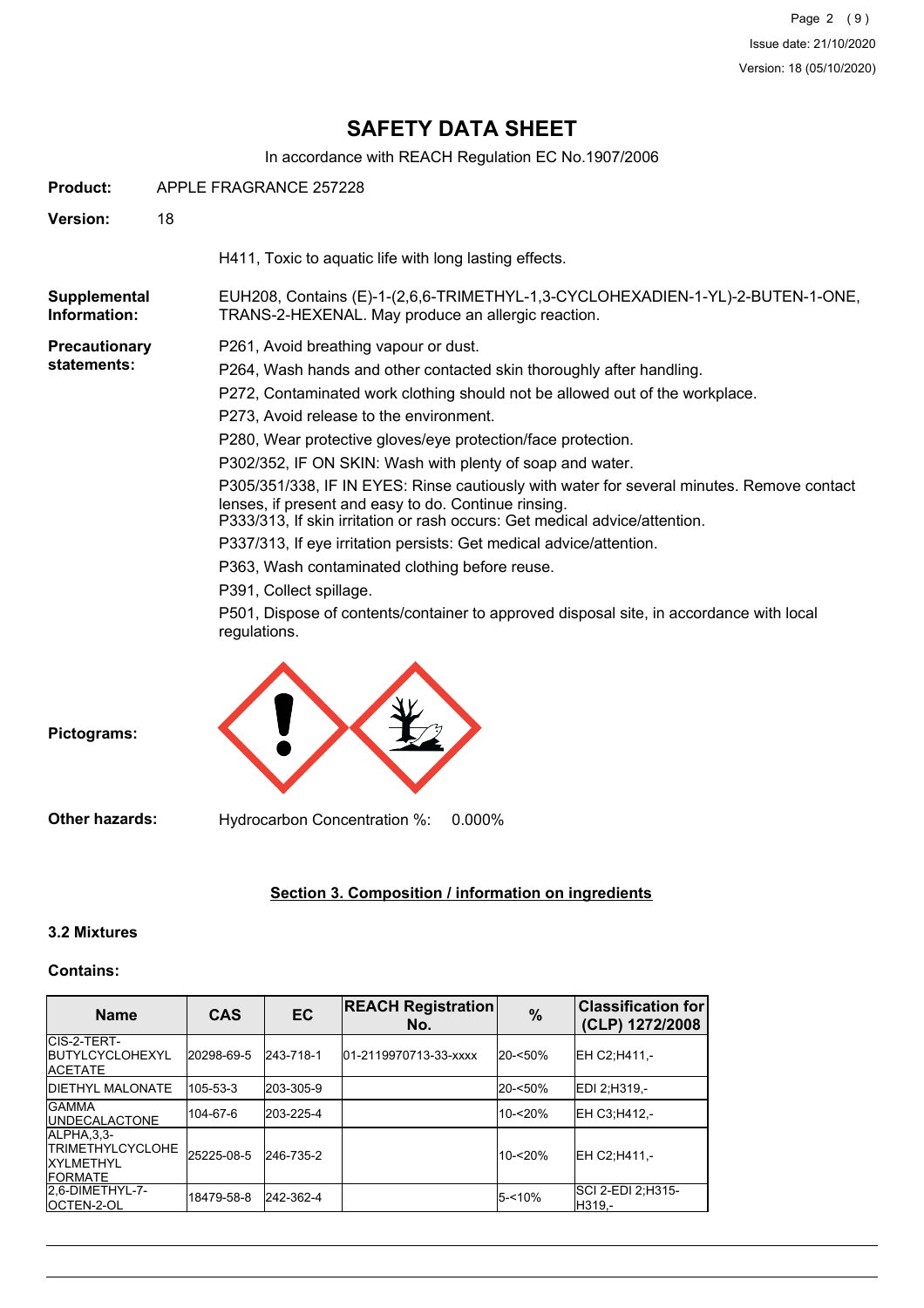# **SAFETY DATA SHEET**

In accordance with REACH Regulation EC No.1907/2006

**Product:** APPLE FRAGRANCE 257228

### **Version:** 18

| <b>IPRENYL ACETATE</b>                                                       | 1191-16-8  | 214-730-4 |                       | 5-<10%      | FL 3, H226 -                                                                    |
|------------------------------------------------------------------------------|------------|-----------|-----------------------|-------------|---------------------------------------------------------------------------------|
| <b>JALLYL</b><br><b>ICYCLOHEXYLPROPIO</b><br><b>INATE</b>                    | 2705-87-5  | 220-292-5 | 01-2119976355-27-xxxx | $1 - 5%$    | ATO 4-ATD 4-ATI 4-SS<br>1-EH A1-EH C1:H302-<br>lH312-H317-H332-<br>H410 -       |
| <b>JALLYL HEPTANOATE</b>                                                     | 142-19-8   | 205-527-1 |                       | $1 - 5%$    | ATO 3-ATD 3-EH A1-<br>EH C3:H301-H311-<br>H400-H412,-                           |
| l5-<br>ICYCLOHEXADECENO<br><b>INE</b>                                        | 37609-25-9 | 253-568-9 |                       | $1 - 5%$    | EH A1-EH C1:H410.-                                                              |
| DIMETHYL-3-<br>ICYCLOHEXENE-1-<br><b>ICARBALDEHYDE</b>                       | 27939-60-2 | 248-742-6 | 01-2120766006-57-xxxx | $1 - 5%$    | ISCI 2-SS 1B-EH C2:<br>H315-H317-H411.-                                         |
| TRANS-2-HEXENAL                                                              | 6728-26-3  | 229-778-1 |                       | $0.1 - 1\%$ | FL 3-ATO 4-ATD 3-EDI<br>2-SS 1B-EH C2:H226-<br>lH302-H311-H317-<br>lH319-H411.- |
| $(E)-1-(2,6,6-$<br>TRIMETHYL-1,3-<br>ICYCLOHEXADIEN-1-<br>IYL)-2-BUTEN-1-ONE | 23726-93-4 | 245-844-2 | 01-2120105798-49-xxxx | $< 0.1\%$   | SCI 2-SS 1A-EH C2;<br>lH315-H317-H411.-                                         |

### **Substances with Community workplace exposure limits:**

Not Applicable

**Substances that are persistent, bioaccumulative and toxic or very persistent and very bioaccumulative, greater than 0.1%:**

Not Applicable

### **Section 4. First-aid measures**

### **4.1 Description of first aid measures**

IF ON SKIN: Wash with plenty of soap and water.

IF IN EYES: Rinse cautiously with water for several minutes. Remove contact lenses, if present and easy to do. Continue rinsing.

### **4.2 Most important symptoms and effects, both acute and delayed**

May cause an allergic skin reaction.

Causes serious eye irritation.

### **4.3 Indication of any immediate medical attention and special treatment needed**

None expected, see Section 4.1 for further information.

### **SECTION 5: Firefighting measures**

### **5.1 Extinguishing media**

Suitable media: Carbon dioxide, Dry chemical, Foam.

### **5.2 Special hazards arising from the substance or mixture**

In case of fire, may be liberated: Carbon monoxide, Unidentified organic compounds.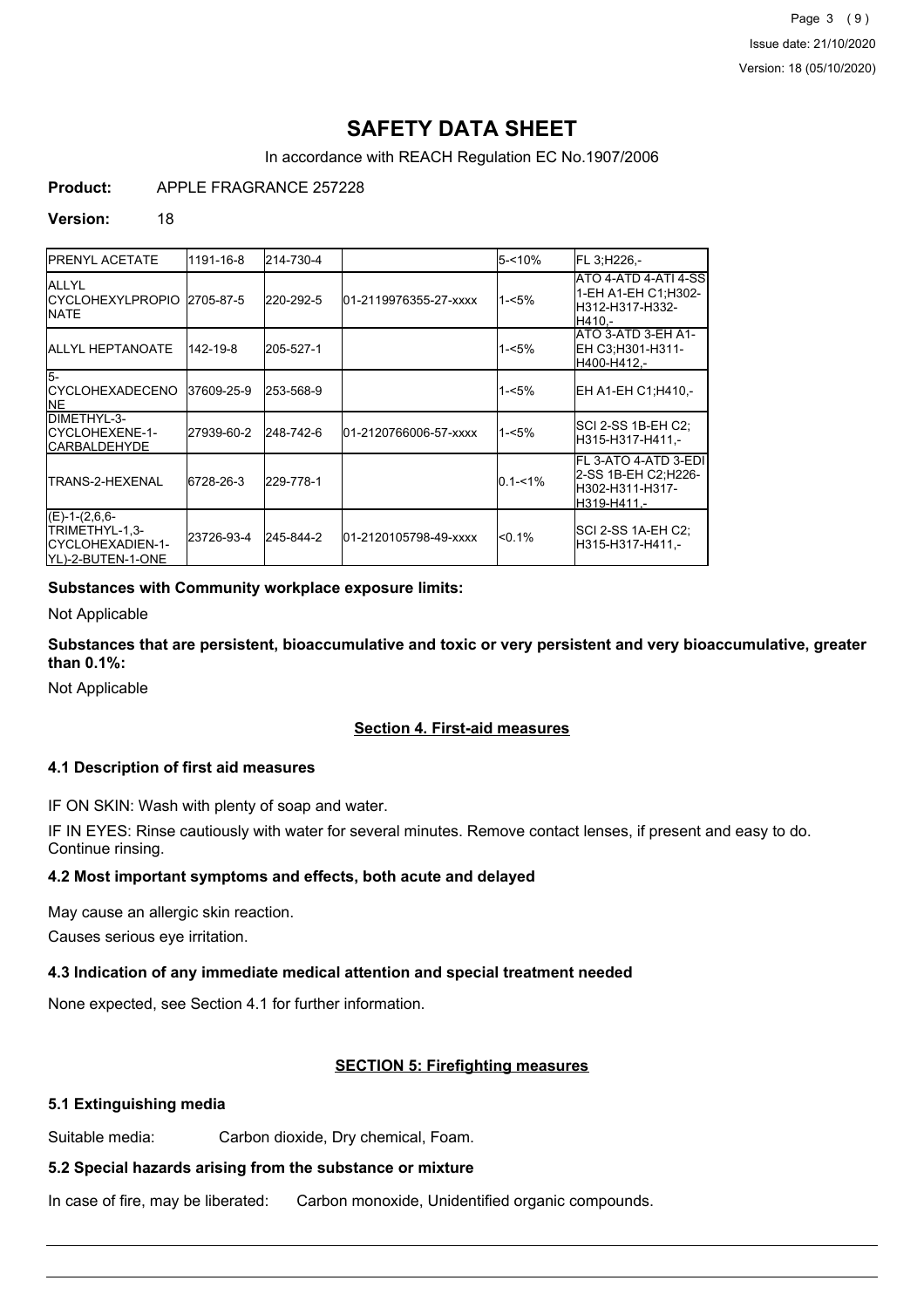Page 4 (9) Issue date: 21/10/2020 Version: 18 (05/10/2020)

# **SAFETY DATA SHEET**

In accordance with REACH Regulation EC No.1907/2006

**Product:** APPLE FRAGRANCE 257228

**Version:** 18

### **5.3 Advice for fire fighters:**

In case of insufficient ventilation, wear suitable respiratory equipment.

### **Section 6. Accidental release measures**

### **6.1 Personal precautions, protective equipment and emergency procedures:**

Avoid inhalation. Avoid contact with skin and eyes. See protective measures under Section 7 and 8.

### **6.2 Environmental precautions:**

Keep away from drains, surface and ground water, and soil.

### **6.3 Methods and material for containment and cleaning up:**

Remove ignition sources. Provide adequate ventilation. Avoid excessive inhalation of vapours. Contain spillage immediately by use of sand or inert powder. Dispose of according to local regulations.

### **6.4 Reference to other sections:**

Also refer to sections 8 and 13.

### **Section 7. Handling and storage**

### **7.1 Precautions for safe handling:**

Keep away from heat, sparks, open flames and hot surfaces. - No smoking. Use personal protective equipment as required. Use in accordance with good manufacturing and industrial hygiene practices. Use in areas with adequate ventilation Do not eat, drink or smoke when using this product.

### **7.2 Conditions for safe storage, including any incompatibilities:**

Store in a well-ventilated place. Keep container tightly closed. Keep cool. Ground/bond container and receiving equipment. Use explosion-proof electrical, ventilating and lighting equipment. Use only non-sparking tools. Take precautionary measures against static discharge.

### **7.3 Specific end use(s):**

Fragrances: Use in accordance with good manufacturing and industrial hygiene practices.

### **Section 8. Exposure controls/personal protection**

#### **8.1 Control parameters**

Workplace exposure limits: Not Applicable

### **8.2 Exposure Controls**

### **Eye / Skin Protection**

Wear protective gloves/eye protection/face protection

### **Respiratory Protection**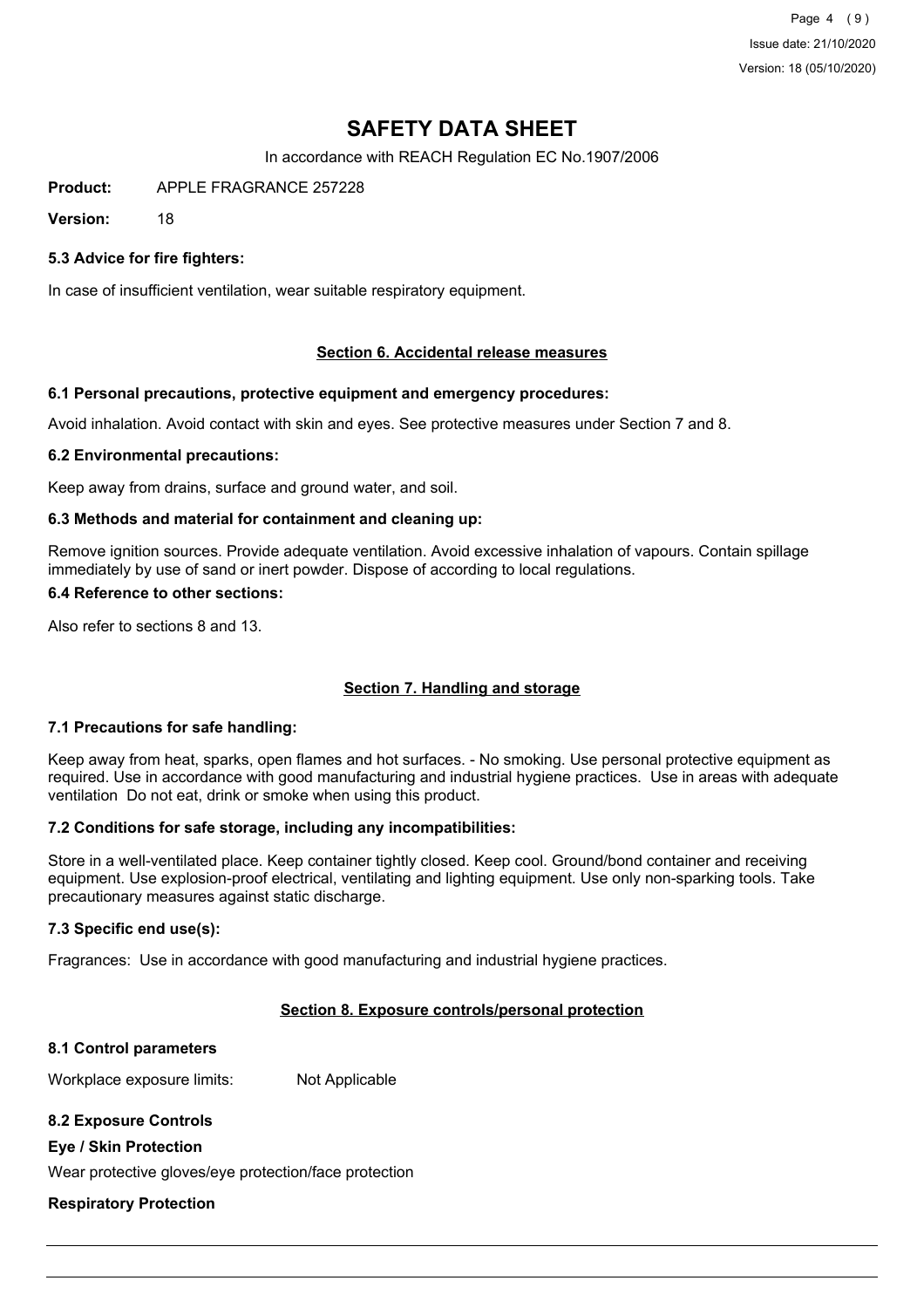## **SAFETY DATA SHEET**

In accordance with REACH Regulation EC No.1907/2006

**Product:** APPLE FRAGRANCE 257228

#### **Version:** 18

Under normal conditions of use and where adequate ventilation is available to prevent build up of excessive vapour, this material should not require special engineering controls. However, in conditions of high or prolonged use, or high temperature or other conditions which increase exposure, the following engineering controls can be used to minimise exposure to personnel: a) Increase ventilation of the area with local exhaust ventilation. b) Personnel can use an approved, appropriately fitted respirator with organic vapour cartridge or canisters and particulate filters. c) Use closed systems for transferring and processing this material.

Also refer to Sections 2 and 7.

#### **Section 9. Physical and chemical properties**

#### **9.1 Information on basic physical and chemical properties**

| Appearance:                                   | Clear colourless to pale yellow liquid       |
|-----------------------------------------------|----------------------------------------------|
| Odour:                                        | Not determined                               |
| <b>Odour threshold:</b>                       | Not determined                               |
| pH:                                           | Not determined                               |
| Melting point / freezing point:               | Not determined                               |
| Initial boiling point / range:                | Not determined                               |
| <b>Flash point:</b>                           | 75 °C                                        |
| <b>Evaporation rate:</b>                      | Not determined                               |
| Flammability (solid, gas):                    | Not determined                               |
| Upper/lower flammability or explosive limits: | Product does not present an explosion hazard |
| Vapour pressure:                              | 0.38943392 mmHg                              |
| Vapour density:                               | Not determined                               |
| <b>Relative density:</b>                      | $0.9650 - 0.9690$                            |
| Solubility(ies):                              | Not determined                               |
| Partition coefficient: n-octanol/water:       | Not determined                               |
| Auto-ignition temperature:                    | Not determined                               |
| <b>Decomposition temperature:</b>             | Not determined                               |
| <b>Viscosity:</b>                             | Not determined                               |
| <b>Explosive properties:</b>                  | Not expected                                 |
| <b>Oxidising properties:</b>                  | Not expected                                 |
|                                               |                                              |

**9.2 Other information:** None available

### **Section 10. Stability and reactivity**

### **10.1 Reactivity:**

Presents no significant reactivity hazard, by itself or in contact with water.

### **10.2 Chemical stability:**

Good stability under normal storage conditions.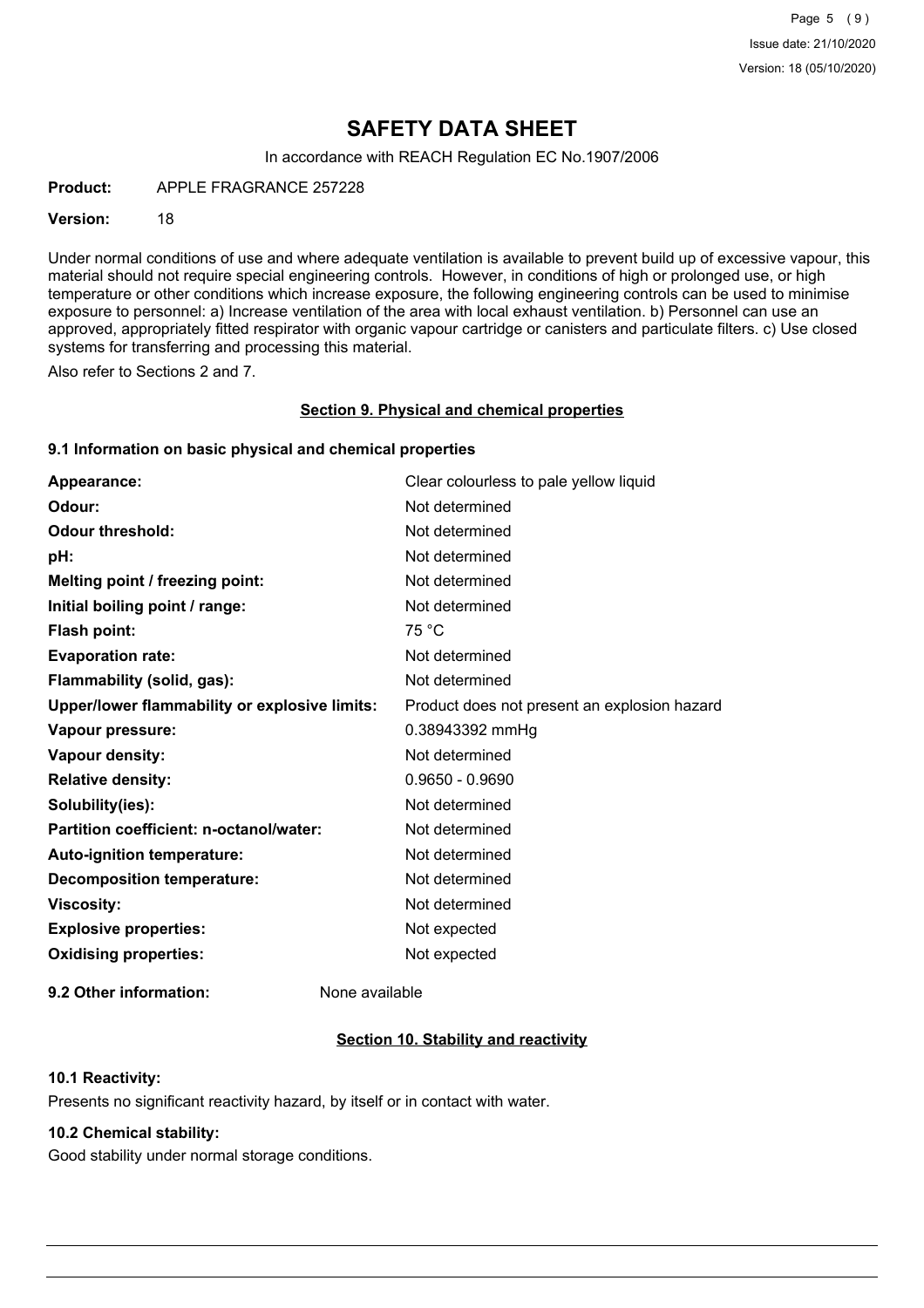Page 6 (9) Issue date: 21/10/2020 Version: 18 (05/10/2020)

# **SAFETY DATA SHEET**

In accordance with REACH Regulation EC No.1907/2006

**Product:** APPLE FRAGRANCE 257228

**Version:** 18

### **10.3 Possibility of hazardous reactions:**

Not expected under normal conditions of use.

### **10.4 Conditions to avoid:**

Avoid extreme heat.

### **10.5 Incompatible materials:**

Avoid contact with strong acids, alkalis or oxidising agents.

### **10.6 Hazardous decomposition products:**

Not expected.

### **Section 11. Toxicological information**

### **11.1 Information on toxicological effects**

This mixture has not been tested as a whole for health effects. The health effects have been calculated using the methods outlined in Regulation (EC) No 1272/2008 (CLP).

| <b>Acute Toxicity:</b>                    | Based on available data the classification criteria are not met. |
|-------------------------------------------|------------------------------------------------------------------|
| <b>Acute Toxicity Oral</b>                | >5000                                                            |
| <b>Acute Toxicity Dermal</b>              | >5000                                                            |
| <b>Acute Toxicity Inhalation</b>          | Not Available                                                    |
| <b>Skin corrosion/irritation:</b>         | Based on available data the classification criteria are not met. |
| Serious eye damage/irritation:            | Eye Damage / Irritation Category 2                               |
| <b>Respiratory or skin sensitisation:</b> | Sensitization - Skin Category 1                                  |
| Germ cell mutagenicity:                   | Based on available data the classification criteria are not met. |
| <b>Carcinogenicity:</b>                   | Based on available data the classification criteria are not met. |
| <b>Reproductive toxicity:</b>             | Based on available data the classification criteria are not met. |
| <b>STOT-single exposure:</b>              | Based on available data the classification criteria are not met. |
| <b>STOT-repeated exposure:</b>            | Based on available data the classification criteria are not met. |
| <b>Aspiration hazard:</b>                 | Based on available data the classification criteria are not met. |

### **Information about hazardous ingredients in the mixture**

| Ingredient                                                | <b>CAS</b>     | EC                | <b>LD50/ATE Oral</b> | LD50/ATE<br><b>Dermal</b> | LC50/ATE<br><b>Inhalation</b> | <b>LC50</b><br>Route     |
|-----------------------------------------------------------|----------------|-------------------|----------------------|---------------------------|-------------------------------|--------------------------|
| <b>ALLYL</b><br>CYCLOHEXYLPROPIO 2705-87-5<br><b>NATE</b> |                | 220-292-5         | 480                  | 1600                      |                               | Vapour                   |
| <b>ALLYL HEPTANOATE</b>                                   | $142 - 19 - 8$ | $ 205 - 527 - 1 $ | 218                  | 810                       | Not available                 | <b>Not</b><br>lavailable |
| ITRANS-2-HEXENAL                                          | 6728-26-3      | 229-778-1         | 900                  | 600                       | Not available                 | Not<br>lavailable        |

Refer to Sections 2 and 3 for additional information.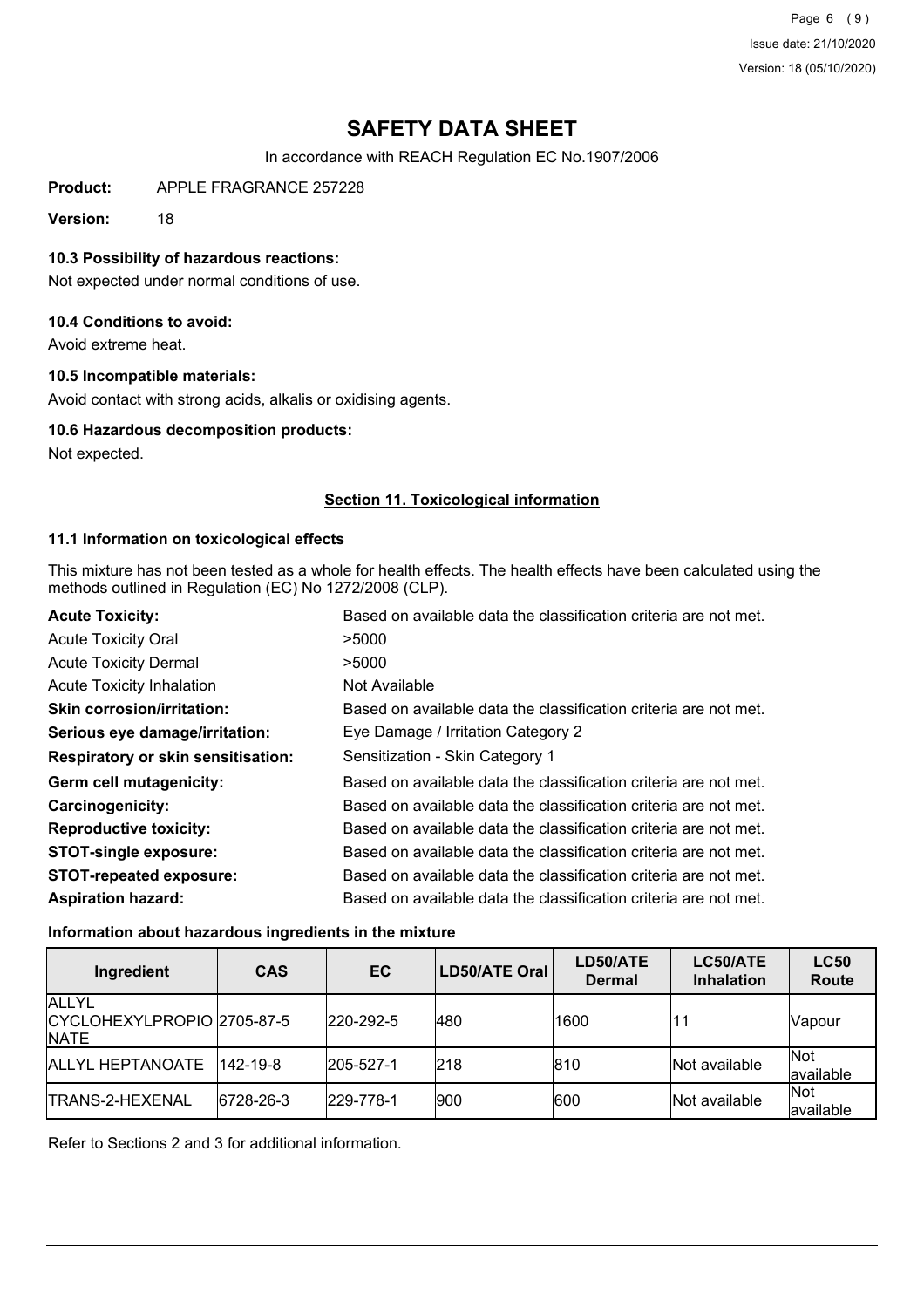Page 7 (9) Issue date: 21/10/2020 Version: 18 (05/10/2020)

# **SAFETY DATA SHEET**

In accordance with REACH Regulation EC No.1907/2006

**Product:** APPLE FRAGRANCE 257228

**Version:** 18

### **Section 12. Ecological information**

### **12.1 Toxicity:**

Toxic to aquatic life with long lasting effects.

- **12.2 Persistence and degradability:** Not available
- **12.3 Bioaccumulative potential:** Not available
- **12.4 Mobility in soil:** Not available

### **12.5 Results of PBT and vPvB assessment:**

This substance does not meet the PBT/vPvB criteria of REACH, annex XIII.

**12.6 Other adverse effects:** Not available

### **Section 13. Disposal considerations**

### **13.1 Waste treatment methods:**

Dispose of in accordance with local regulations. Avoid disposing into drainage systems and into the environment. Empty containers should be taken to an approved waste handling site for recycling or disposal.

### **Section 14. Transport information**

| 14.1 UN number:                                                               | UN3082                                                                                                                      |
|-------------------------------------------------------------------------------|-----------------------------------------------------------------------------------------------------------------------------|
| 14.2 UN Proper Shipping Name:                                                 | ENVIRONMENTALLY HAZARDOUS SUBSTANCE, LIQUID, N.O.S. (CIS-<br>2-TERT-BUTYLCYCLOHEXYL ACETATE, ALLYL<br>CYCLOHEXYLPROPIONATE) |
| 14.3 Transport hazard class(es):                                              | 9                                                                                                                           |
| <b>Sub Risk:</b>                                                              | -                                                                                                                           |
| 14.4. Packing Group:                                                          | Ш                                                                                                                           |
| <b>14.5 Environmental hazards:</b>                                            | This is an environmentally hazardous substance.                                                                             |
| 14.6 Special precautions for user:                                            | None additional                                                                                                             |
| 14.7 Transport in bulk according to Annex II of MARPOL73/78 and the IBC Code: |                                                                                                                             |
| Not applicable                                                                |                                                                                                                             |

### **Section 15. Regulatory information**

**15.1 Safety, health and environmental regulations/legislation specific for the substance or mixture** None additional

### **15.2 Chemical Safety Assessment**

A Chemical Safety Assessment has not been carried out for this product.

### **Section 16. Other information**

| <b>Concentration % Limits:</b>  | EH C2=37.88% EH C3=3.73% EH C4=50.00% EDI 2=34.97% EDI 2A=34.<br>97% SS 1=50.00% |
|---------------------------------|----------------------------------------------------------------------------------|
| <b>Total Fractional Values:</b> | EH C2=2.64 EH C3=26.84 EH C4=2.00 EDI 2=2.86 EDI 2A=2.86 SS 1=2.<br>00           |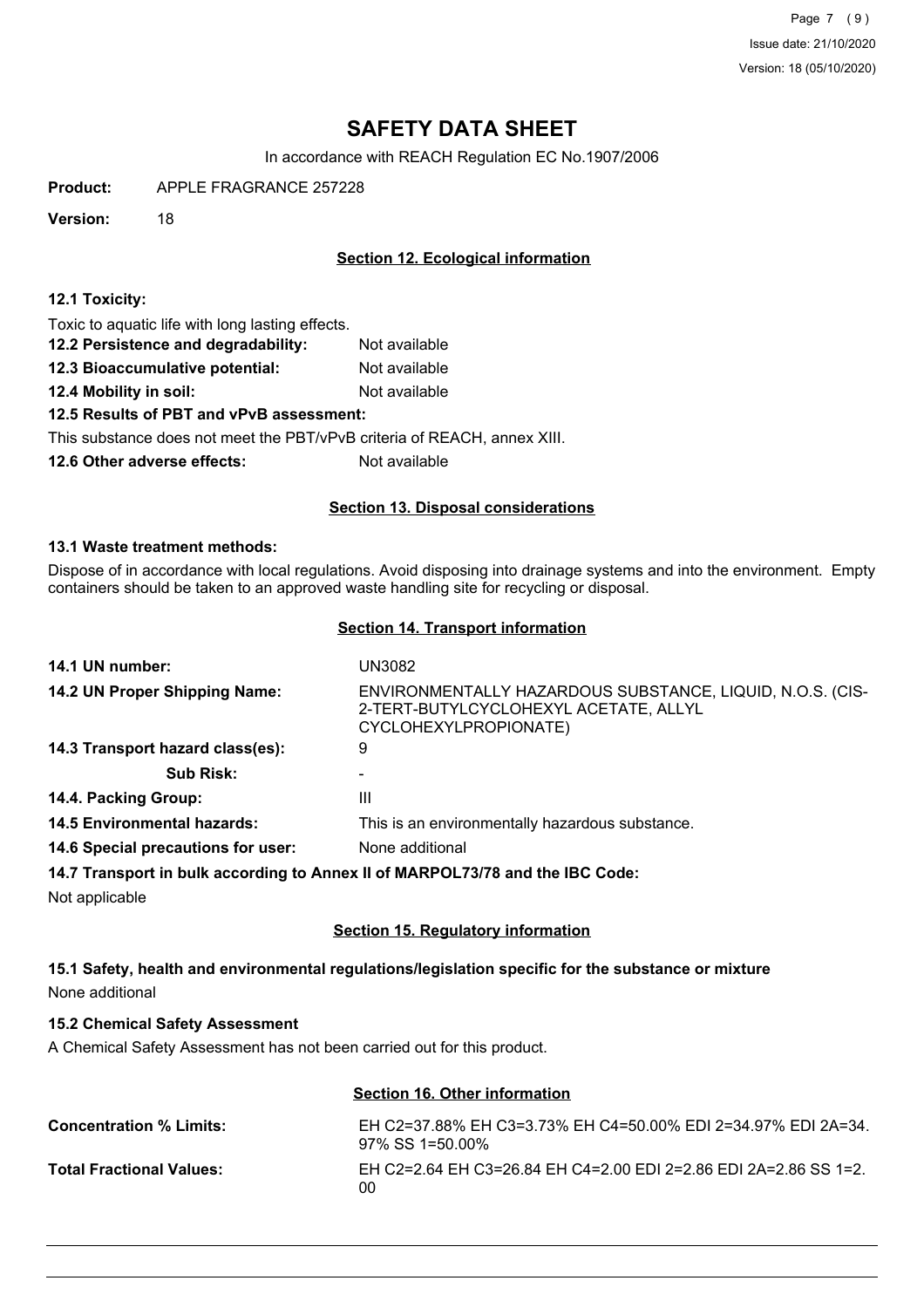Page 8 (9) Issue date: 21/10/2020 Version: 18 (05/10/2020)

# **SAFETY DATA SHEET**

In accordance with REACH Regulation EC No.1907/2006

**Product:** APPLE FRAGRANCE 257228

**Version:** 18

### **Key to revisions:**

SECTION 3: Composition/information on ingredients

## **Key to abbreviations:**

| Abbreviation     | Meaning                                                                  |
|------------------|--------------------------------------------------------------------------|
| ATD <sub>3</sub> | Acute Toxicity - Dermal Category 3                                       |
| ATD 4            | Acute Toxicity - Dermal Category 4                                       |
| ATI <sub>4</sub> | Acute Toxicity - Inhalation Category 4                                   |
| ATO 3            | Acute Toxicity - Oral Category 3                                         |
| ATO 4            | Acute Toxicity - Oral Category 4                                         |
| EDI <sub>2</sub> | Eye Damage / Irritation Category 2                                       |
| EH A1            | Hazardous to the Aquatic Environment - Acute Hazard Category 1           |
| EH <sub>C1</sub> | Hazardous to the Aquatic Environment - Long-term Hazard Category 1       |
| EH <sub>C2</sub> | Hazardous to the Aquatic Environment - Long-term Hazard Category 2       |
| EH <sub>C3</sub> | Hazardous to the Aquatic Environment - Long-term Hazard Category 3       |
| FL <sub>3</sub>  | Flammable Liquid, Hazard Category 3                                      |
| H226             | Flammable liquid and vapour.                                             |
| H301             | Toxic if swallowed.                                                      |
| H302             | Harmful if swallowed.                                                    |
| H311             | Toxic in contact with skin.                                              |
| H312             | Harmful in contact with skin.                                            |
| H315             | Causes skin irritation.                                                  |
| H317             | May cause an allergic skin reaction.                                     |
| H319             | Causes serious eye irritation.                                           |
| H332             | Harmful if inhaled.                                                      |
| H400             | Very toxic to aquatic life.                                              |
| H410             | Very toxic to aquatic life with long lasting effects.                    |
| H411             | Toxic to aquatic life with long lasting effects.                         |
| H412             | Harmful to aquatic life with long lasting effects.                       |
| P210             | Keep away from heat, sparks, open flames and hot surfaces. - No smoking. |
| P233             | Keep container tightly closed.                                           |
| P240             | Ground/bond container and receiving equipment.                           |
| P241             | Use explosion-proof electrical, ventilating and lighting equipment.      |
| P242             | Use only non-sparking tools.                                             |
| P243             | Take precautionary measures against static discharge.                    |
| P <sub>261</sub> | Avoid breathing vapour or dust.                                          |
| P264             | Wash hands and other contacted skin thoroughly after handling.           |
| P270             | Do not eat, drink or smoke when using this product.                      |
| P271             | Use only outdoors or in a well-ventilated area.                          |
| P272             | Contaminated work clothing should not be allowed out of the workplace.   |
| P273             | Avoid release to the environment.                                        |